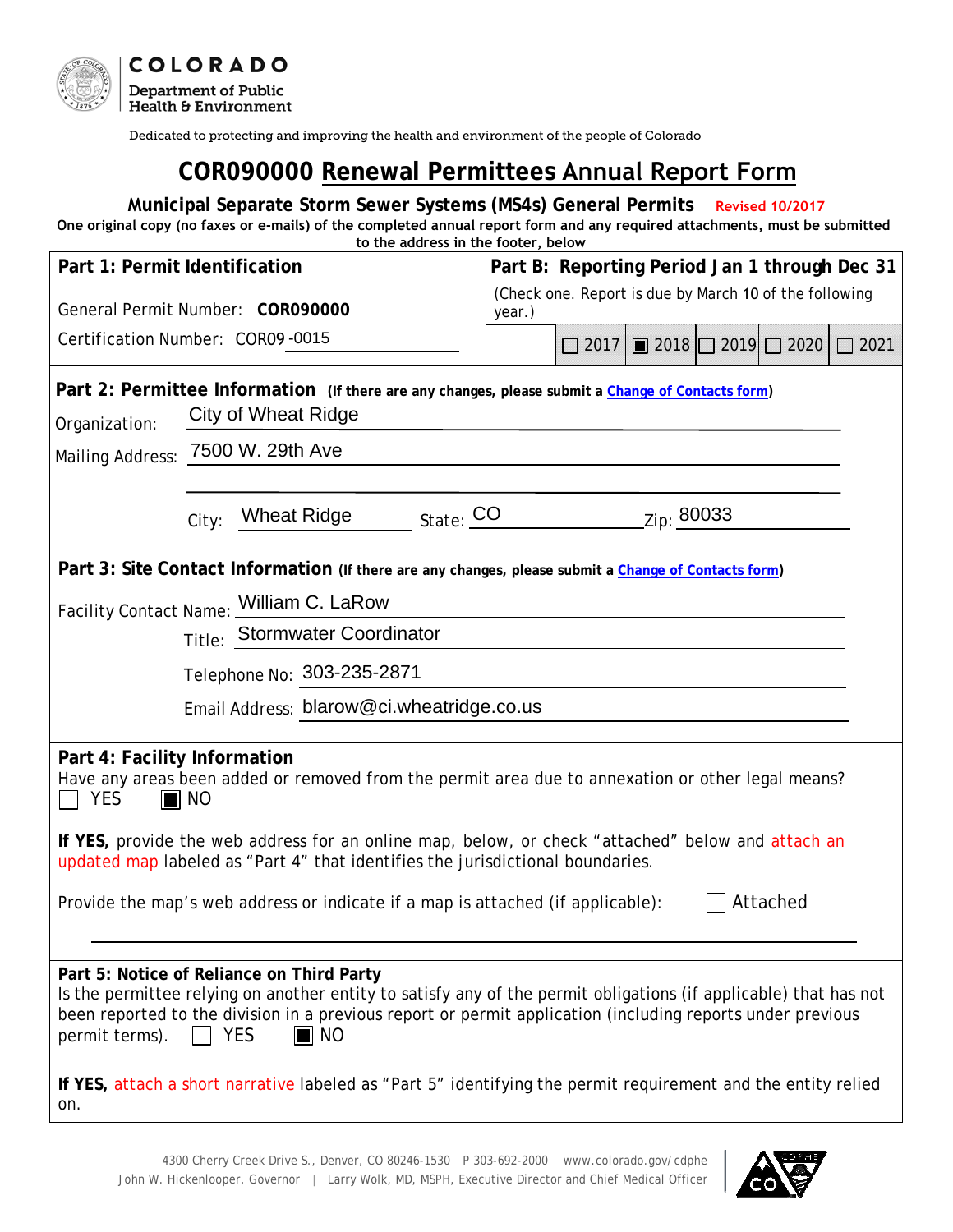## **Part 7 - Program Implementation Report**

**(Part 6 of the report was only applicable to the 2016 report and has been removed)**

## **7.A) Compliance Schedule = required Annual Report Notifications**

For all compliance schedule actions completed by January 1 of the year the report is due (including those actions completed prior to the reporting period), identify the date of completion. Refer to Part I.H of the permit.

## **Only complete those rows for which the deadline was met during the reporting period.**

This table reflects all compliance schedule items for the permit term, which includes permit conditions that do not need to be met during the current reporting period.

| Permit                                                             |                                                                                                                                                    |                                                                                                                  |                                            | Date of                       |
|--------------------------------------------------------------------|----------------------------------------------------------------------------------------------------------------------------------------------------|------------------------------------------------------------------------------------------------------------------|--------------------------------------------|-------------------------------|
| Condition                                                          | Action                                                                                                                                             | Deliverable                                                                                                      | <b>Deadline</b>                            | Completion/<br>Implementation |
| I.A.3.a.ii(B)                                                      | County growth area maps (Part I.A.3.a.ii(B)) - Completed January 1, 2017                                                                           |                                                                                                                  |                                            |                               |
|                                                                    | Refer to Part I.H of the permit, not a required element for reporting in the annual report.                                                        |                                                                                                                  |                                            |                               |
| I.C.1, and PDD<br>content<br>requirements<br>in Parts I.D<br>and E | Complete PDD<br>(contents must reflect terms and conditions<br>that are in effect, i.e., following the<br>associated compliance schedule deadline) | Notification in annual<br>report Due March 10, 2019                                                              | Completed<br>January 1, 2019               | 12/31/2018                    |
| I.E.2.a.ii,iii,v                                                   | Complete all applicable changes to the                                                                                                             | Notification in annual                                                                                           | Completed July                             |                               |
| I.E.3.a.ii,iii<br>I.E.4.a.ii,iii                                   | regulatory mechanism(s): Ensure<br>requirements are met; revise<br>implementation and documentation if<br>necessary.                               | report Due March 10, 2020                                                                                        | 1,2019                                     |                               |
| I.E.1.a.i                                                          | <b>Illicit Discharges: Begin providing</b>                                                                                                         | Notification in annual                                                                                           | Begin                                      |                               |
|                                                                    | information targeting business(es) and the<br>general public                                                                                       | report Due March 10, 2019                                                                                        | implementation<br>July 1, 2018             | 7/1/2018                      |
| I.E.1.a.ii                                                         | Education and Outreach Activities: Begin<br>providing annual public education and<br>outreach from Table 1.                                        | Notification in annual<br>report Due March 10, 2019                                                              | Begin<br>implementation<br>January 1, 2018 | 1/1/2018                      |
| I.E.1.a.iii(A)                                                     | Nutrients: Determine targeted sources of<br>nutrients.                                                                                             | Notification and list of<br>targeted sources in annual<br>report Due March 10, 2018                              | Completed<br>January 1, 2018               | 1/1/2018                      |
|                                                                    |                                                                                                                                                    | Attach List to March 10, 2018 Annual Report<br>following completion, labeled as "PART 7.A<br>- Nutrient Targets" |                                            |                               |
| I.E.1.a.iii(B)                                                     | Nutrients: Begin providing education and<br>outreach to the targeted sources                                                                       | Notification in annual<br>report Due March 10, 2019                                                              | Begin<br>implementation<br>July 1, 2018    | 7/1/2018                      |
| I.E.2.a.iv(A)<br>and $(B)$                                         | Tracing an Illicit Discharge: Ensure<br>requirements are met; revise<br>implementation and documentation if<br>necessary.                          | Notification in annual<br>report Due March 10, 2018                                                              | Completed<br>January 1, 2018               | 1/1/2018                      |
| L.E.2.a.vi                                                         | Removing an Illicit Discharge, Enforcement<br>Response: Ensure requirements are met;<br>revise implementation and documentation<br>if necessary.   | Notification in annual<br>report Due March 10, 2018                                                              | Completed<br>January 1, 2018               | 1/1/2018                      |
| L.E.2.a.viii                                                       | Priority Areas: Identify any new<br>priority areas                                                                                                 | Notification in annual<br>report Due March 10, 2018                                                              | Completed<br>January 1, 2018               | 1/1/2018                      |
| I.E.2.b.vi                                                         | Removing and Illicit Discharge:<br>Ensure documentation is recorded.                                                                               | Notification in annual<br>report Due March 10, 2018                                                              | Completed<br>January 1, 2018               | 1/1/2018                      |
| I.E.3.                                                             | Begin implementing the permittee's current<br>construction sites program in the county<br>growth areas.                                            | Notification in annual<br>report Due March 10, 2020                                                              | Completed<br>January 1, 2019               |                               |
| I.E.3.a.i                                                          | <b>Excluded Activities for County Growth</b><br>Areas: Ensure requirements are met; revise<br>implementation and documentation if<br>necessary.    | Notification in annual<br>report Due March 10, 2020                                                              | Completed July<br>1, 2019                  |                               |

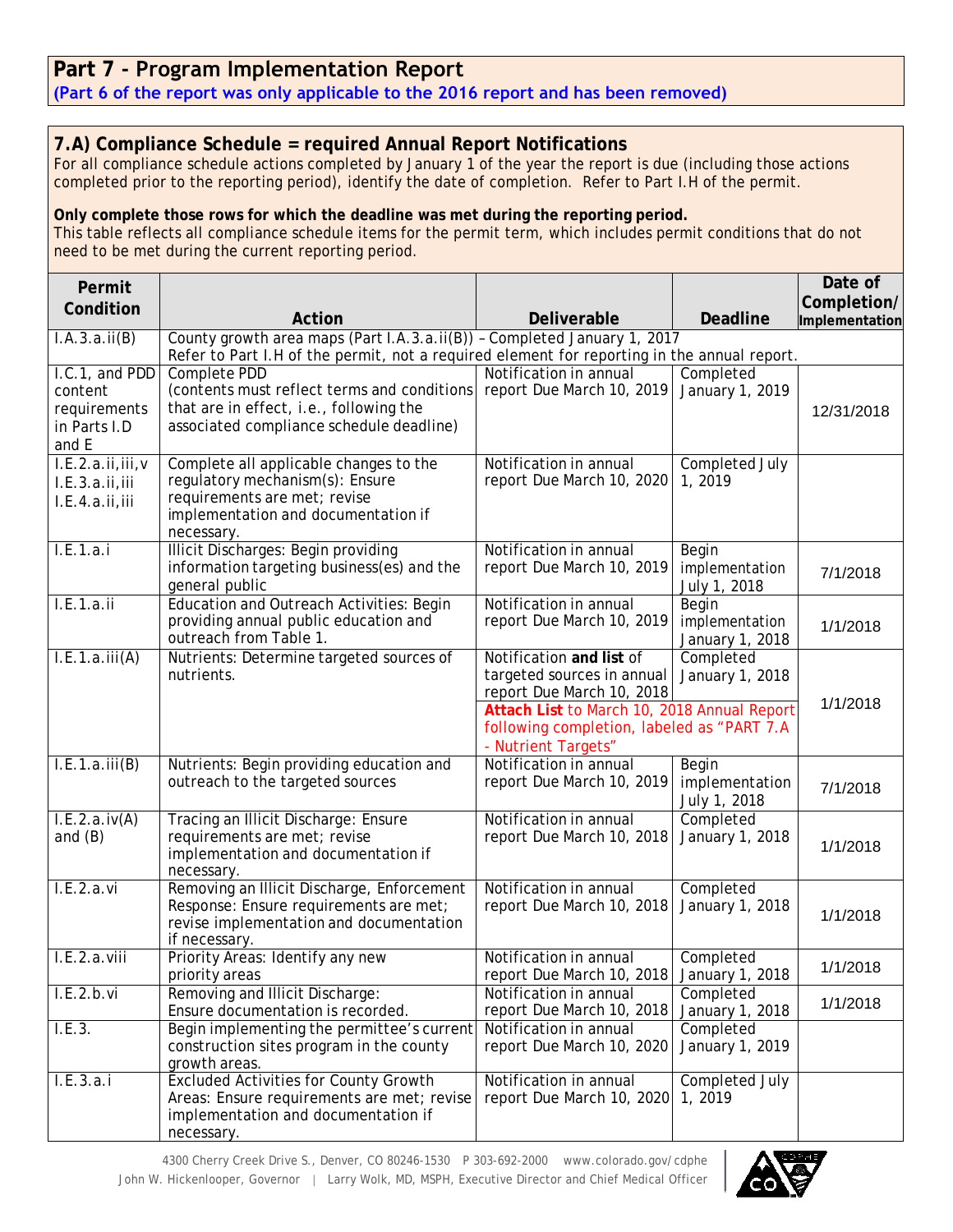|                              | 7.A) CONTINUED: Compliance Schedule = required Annual Report Notifications                                                                                           |                                                     |                                 |                                          |
|------------------------------|----------------------------------------------------------------------------------------------------------------------------------------------------------------------|-----------------------------------------------------|---------------------------------|------------------------------------------|
| Permit<br>Condition          | Action                                                                                                                                                               | Deliverable                                         | <b>Deadline</b>                 | Date of<br>Completion/<br>Implementation |
| L.E.3.a.iv                   | <b>Control Measure Requirements: Ensure</b><br>control measure requirements are met;<br>revise implementation and documentation<br>if necessary.                     | Notification in annual<br>report Due March 10, 2020 | <b>Completed July</b><br>1,2019 |                                          |
| I.E.3.a.v(B)<br>through (C)  | Site Plans: Ensure requirements are met;<br>revise implementation and documentation<br>if necessary.                                                                 | Notification in annual<br>report Due March 10, 2020 | Completed July<br>1,2019        |                                          |
| I.E.3.a.vi(B)<br>through (E) | Site Inspection: Ensure requirements are<br>met; revise implementation and<br>documentation if necessary.                                                            | Notification in annual<br>report Due March 10, 2020 | Completed July<br>1,2019        |                                          |
| I.E.3.a.vii(B)               | Enforcement Response: Ensure<br>requirements are met; revise<br>implementation and documentation if<br>necessary.                                                    | Notification in annual<br>report Due March 10, 2020 | Completed July<br>1, 2019       |                                          |
| I.E.3.b.vi                   | Site Inspection: Ensure requirements are<br>met; revise implementation and<br>documentation if necessary, ensure<br>documentation is recorded.                       | Notification in annual<br>report Due March 10, 2020 | Completed July<br>1,2019        |                                          |
| I.E.4.                       | Begin implementing the permittee's current<br>post-construction sites program in the<br>county growth areas.                                                         | Notification in annual<br>report Due March 10, 2020 | Completed<br>January 1, 2019    |                                          |
| L.E.4.a.i                    | Excluded Sites: Ensure requirements are<br>met; revise implementation and<br>documentation if necessary.                                                             | Notification in annual<br>report Due March 10, 2020 | Completed July<br>1,2019        |                                          |
| L.E.4.a.iv                   | Control Measure Requirements: Ensure new<br>control measures meet one of the design<br>standards                                                                     | Notification in annual<br>report Due March 10, 2020 | Completed July<br>1, 2019       |                                          |
| L.E.4.a.v                    | Site Plans: Ensure requirements are met;<br>revise implementation and documentation<br>if necessary.                                                                 | Notification in annual<br>report Due March 10, 2020 | Completed July<br>1,2019        |                                          |
| I.E.4.a.vi and<br>vii        | Construction Inspection and Acceptance and<br>Post Acceptance Oversight: Ensure<br>requirements are met; revise<br>implementation and documentation if<br>necessary. | Notification in annual<br>report Due March 10, 2020 | Completed July<br>1, 2019       |                                          |
| $\overline{I.E}.4.a.viii$    | Enforcement Response: Ensure<br>requirements are met; revise<br>implementation and documentation if<br>necessary.                                                    | Notification in annual<br>report Due March 10, 2020 | Completed July<br>1,2019        |                                          |
| I.E.5.a.ii                   | Municipal Facility Runoff Control<br>Measures: Ensure requirements are met;<br>revise implementation and documentation<br>if necessary.                              | Notification in Annual<br>report Due March 10, 2018 | Completed July<br>1, 2017       | 1/1/2017                                 |
| I.E.5.a.ii(C)                | Municipal Facility Runoff Control<br>Measures: Ensure inspection requirements<br>are met; revise implementation and<br>documentation if necessary.                   | Notification in annual<br>report Due March 10, 2020 | Completed July<br>1,2019        |                                          |
| I.E.5.a.iv                   | <b>Nutrient Source Reductions: Ensure</b><br>requirements are met; revise<br>implementation and documentation if<br>necessary.                                       | Notification in annual<br>report Due March 10, 2021 | Completed July<br>1,2020        |                                          |
| I.E.5.a.v.                   | Outdoor Bulk Storage                                                                                                                                                 | Notification in annual<br>report Due March 10, 2022 | Completed July<br>1, 2021       |                                          |
| I.E.5.b.i                    | Municipal Facility Runoff Control<br>Measures: Ensure documentation is<br>recorded.                                                                                  | Notification in annual<br>report Due March 10, 2020 | Completed July<br>1, 2019       |                                          |

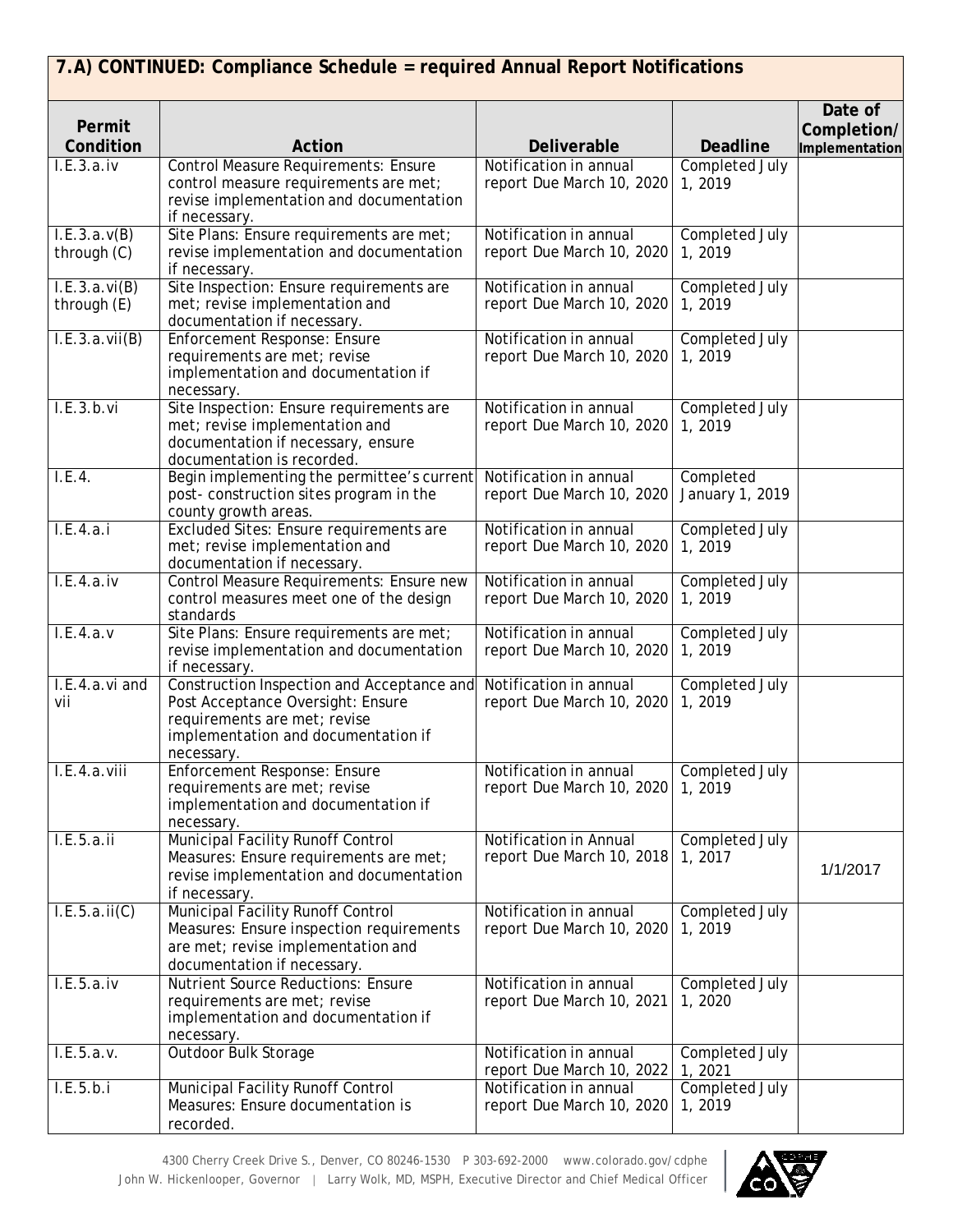| 7.C) Assessment and Modifications                                                                                                                                                                                                                                                                                                                                                               |
|-------------------------------------------------------------------------------------------------------------------------------------------------------------------------------------------------------------------------------------------------------------------------------------------------------------------------------------------------------------------------------------------------|
| $\mathbf{i}$ .<br>The results of the assessment of the effectiveness of the control measures.<br>Provide a narrative based on the assessment required in Part I.G.1.b of the Permit. The permit does not identify<br>the scope or scale of information required beyond this information, the permittee may determine the extent and<br>nature of information provided to meet this requirement. |
| Provide information below, or check "attached" and attach the information labeled as "PART 7.C.i"<br>$\Box$ Attached                                                                                                                                                                                                                                                                            |
| The City of Wheat Ridge (City) has assessed the implementation of the control measures required by<br>the permit and found the City to be in compliance. It is the City's understanding that the<br>implementation of control measures consistent with the requirements of the permit constitute an<br>effective method to achieve the effluent limits of the permit.                           |
|                                                                                                                                                                                                                                                                                                                                                                                                 |
|                                                                                                                                                                                                                                                                                                                                                                                                 |
| ii. The results of the permit modification assessment and if any parts of this permit need to be<br>modified or a condition of the permit may not be practicable.                                                                                                                                                                                                                               |
| Provide a narrative based on the assessment required in Part I.G.1.c of the Permit. The permit does not identify<br>the scope or scale of information required beyond this information, the permittee may determine the extent and<br>nature of information provided to meet this requirement.                                                                                                  |
| Provide information below, or check "attached" and attach the information labeled as "PART 7.C.ii"<br>Attached                                                                                                                                                                                                                                                                                  |
|                                                                                                                                                                                                                                                                                                                                                                                                 |
|                                                                                                                                                                                                                                                                                                                                                                                                 |
|                                                                                                                                                                                                                                                                                                                                                                                                 |
|                                                                                                                                                                                                                                                                                                                                                                                                 |

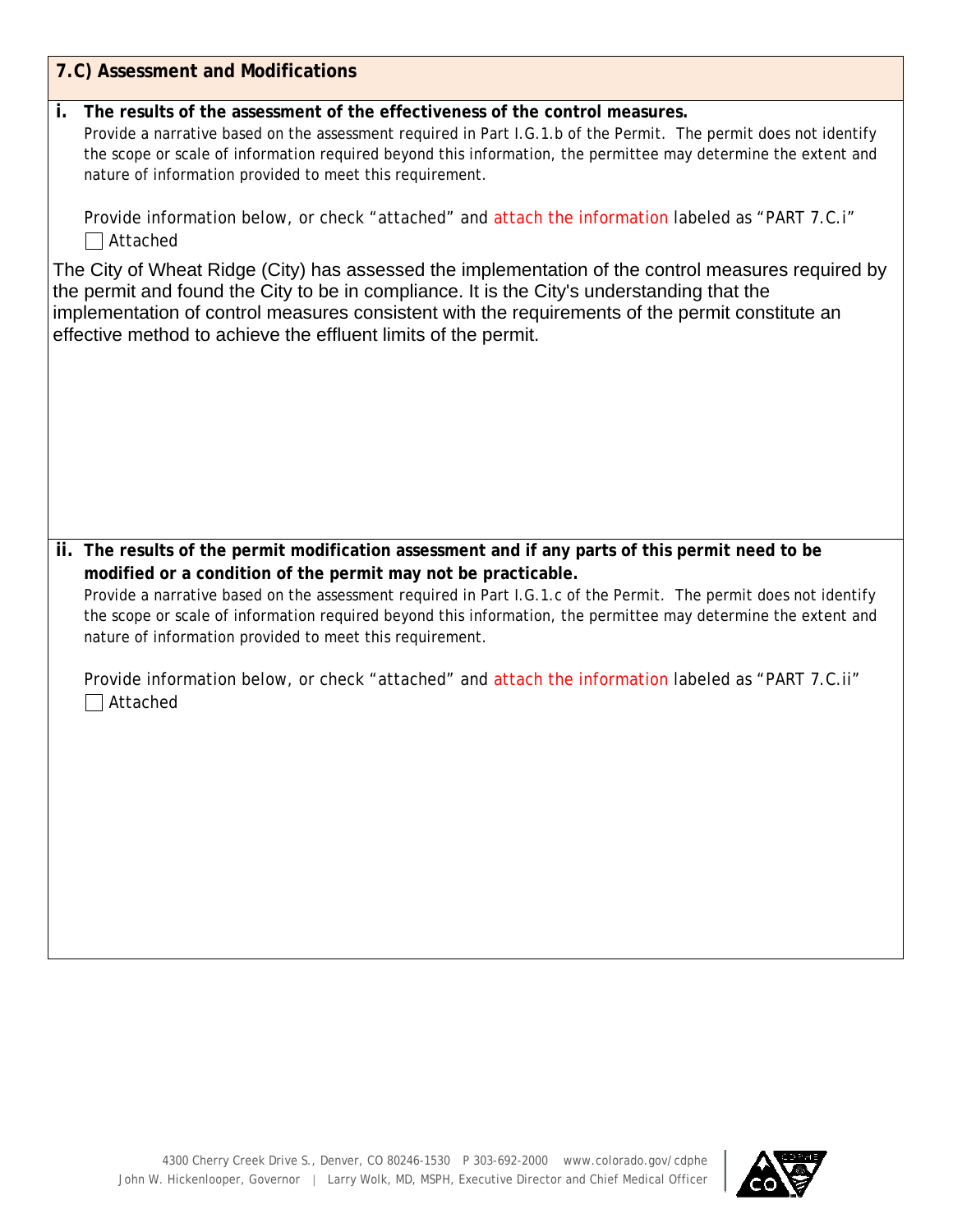| 7.D) *Program Elements - Public Education and Outreach (Part I.E.1)<br>*All of 7.D is not required prior to the Jan 1, 2018 deadline for implementing in accordance with I.E.1.a.i, ii, & iii                                                                                                                                                                                                                                                                                                                                                   |                                                                                                                                                                                                                                                                                                                                                                                                                                                                                                                                                                                                                                                                                                                                                                                                                                                                                                                                                                                                                                                                                                                                                                                                      |  |  |  |
|-------------------------------------------------------------------------------------------------------------------------------------------------------------------------------------------------------------------------------------------------------------------------------------------------------------------------------------------------------------------------------------------------------------------------------------------------------------------------------------------------------------------------------------------------|------------------------------------------------------------------------------------------------------------------------------------------------------------------------------------------------------------------------------------------------------------------------------------------------------------------------------------------------------------------------------------------------------------------------------------------------------------------------------------------------------------------------------------------------------------------------------------------------------------------------------------------------------------------------------------------------------------------------------------------------------------------------------------------------------------------------------------------------------------------------------------------------------------------------------------------------------------------------------------------------------------------------------------------------------------------------------------------------------------------------------------------------------------------------------------------------------|--|--|--|
| iii. List of the education and outreach activities completed in accordance with Part I.E.1.a.i. - Illicit<br>Discharges Education and Outreach.<br>Provide list below.<br>1) Distributed educational materials by door hangars<br>2) Sent educational letters to individual residents and businesses<br>3) Brochure displays located at City facilities (i.e. public works information desk)<br>4) Ran Stormwater Quality article in the local newspaper                                                                                        |                                                                                                                                                                                                                                                                                                                                                                                                                                                                                                                                                                                                                                                                                                                                                                                                                                                                                                                                                                                                                                                                                                                                                                                                      |  |  |  |
| iv. List of the education and outreach activities completed in accordance with Part I.E.1.a.ii. -                                                                                                                                                                                                                                                                                                                                                                                                                                               | Education and Outreach Activities Table, referencing the activities in Table 1 of the Permit.<br>The permittee must implement at least four education and outreach activities (bulleted items) and at least two<br>must be from the Active and Interactive Outreach column. Check those activities conducted in the table below.                                                                                                                                                                                                                                                                                                                                                                                                                                                                                                                                                                                                                                                                                                                                                                                                                                                                     |  |  |  |
| <b>Passive Activity</b><br>Check all activities implemented during report year                                                                                                                                                                                                                                                                                                                                                                                                                                                                  | Active and Interactive Outreach Activity<br>Check all activities implemented during report year                                                                                                                                                                                                                                                                                                                                                                                                                                                                                                                                                                                                                                                                                                                                                                                                                                                                                                                                                                                                                                                                                                      |  |  |  |
| Bus shelter/bench advertisement<br>Billboard/dasher board advertisement<br>Vehicle/bus advertisement<br>Radio/television/movie theater advertisement<br>Newspaper advertisement<br>Distribute educational materials by brochure<br>IЦ<br>Distribute educational materials by fact sheet<br>Distribute educational material by utility bill insert<br>$\Box$ Publish article (hard copy or electronic)<br>Storm drain marking by permittee staff that<br>maintains 25% of permittee maintained inlets.<br>Stormwater related signage<br>Web site | Ongoing advertisement/promotion of a stormwater<br>hotline number or other method to report an illicit<br>discharge<br>Ongoing advertisement/promotion on how to get more<br>information about the stormwater program<br>Ongoing social media program<br>Web site that is interactive or contains stormwater<br>information that includes actions that can be taken to<br>reduce stormwater pollution<br>Newsletter (hard copy or electronic)<br>□ Promotion of existing local stormwater/environmental<br>events or program that help protect water quality<br>Distribute promotional items or giveaways<br>Participate in or sponsor a water festival which involves<br>populations that exist within the permit boundary<br>Participate in or sponsor a waterway clean-up and trash<br>removal event<br>Participate in or sponsor a service project<br>Participate in or sponsor a stormwater or environmental<br>presentation<br>Participate in or sponsor a stormwater or environmental<br>event<br>Participate in or sponsor community project based<br>programs that investigate watershed health and meet<br>applicable school Science, Technology, Engineering and<br>Math (STEM) standards |  |  |  |
|                                                                                                                                                                                                                                                                                                                                                                                                                                                                                                                                                 | <b>Continued on Next Page</b>                                                                                                                                                                                                                                                                                                                                                                                                                                                                                                                                                                                                                                                                                                                                                                                                                                                                                                                                                                                                                                                                                                                                                                        |  |  |  |

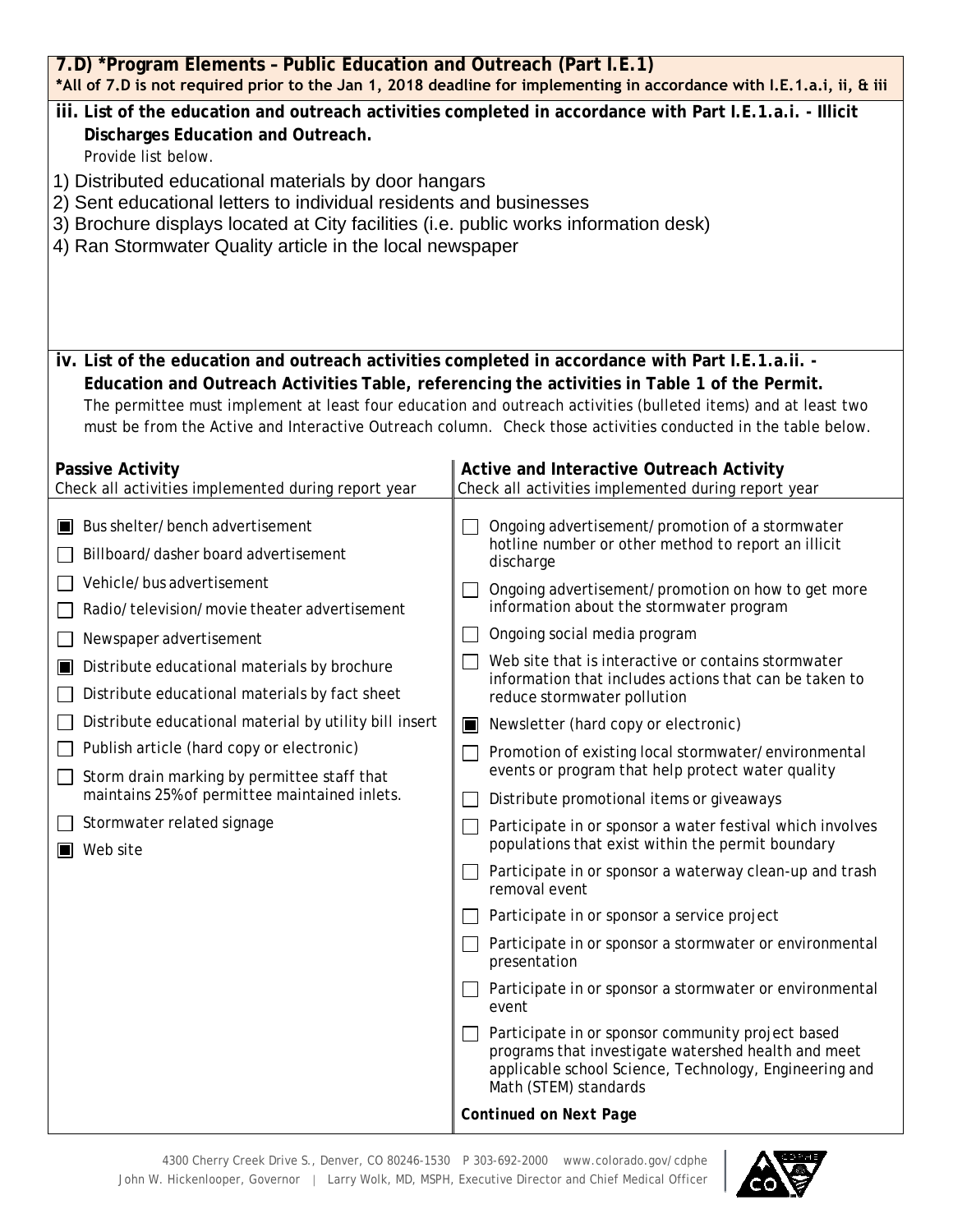|                                                                                                                                                                                                                                                                                                                                                                                                                                                                      | Active and Interactive Outreach Activity Column,<br>Continued                                          |
|----------------------------------------------------------------------------------------------------------------------------------------------------------------------------------------------------------------------------------------------------------------------------------------------------------------------------------------------------------------------------------------------------------------------------------------------------------------------|--------------------------------------------------------------------------------------------------------|
|                                                                                                                                                                                                                                                                                                                                                                                                                                                                      | Participate in or sponsor a household hazardous waste<br>event                                         |
|                                                                                                                                                                                                                                                                                                                                                                                                                                                                      | Participate in or sponsor an Adopt-a-Street program                                                    |
|                                                                                                                                                                                                                                                                                                                                                                                                                                                                      | Participate in or sponsor an Adopt-a-Waterway program                                                  |
|                                                                                                                                                                                                                                                                                                                                                                                                                                                                      | Participate in or sponsor an Adopt-a-Storm Drain program                                               |
|                                                                                                                                                                                                                                                                                                                                                                                                                                                                      | Provide ongoing access to motor vehicle fluids recycling<br>program                                    |
|                                                                                                                                                                                                                                                                                                                                                                                                                                                                      | Stormwater booth at a community event                                                                  |
|                                                                                                                                                                                                                                                                                                                                                                                                                                                                      | Conduct a stormwater survey                                                                            |
|                                                                                                                                                                                                                                                                                                                                                                                                                                                                      | Storm drain marking program performed by the<br>public/community                                       |
|                                                                                                                                                                                                                                                                                                                                                                                                                                                                      | $\blacksquare$ Pet waste stations                                                                      |
|                                                                                                                                                                                                                                                                                                                                                                                                                                                                      | Participate in, plan, or present stormwater materials to<br>schools                                    |
|                                                                                                                                                                                                                                                                                                                                                                                                                                                                      | Stormwater demonstration projects that show control<br>measures or other pollutant reduction methods   |
| v. A list of the education and outreach activities completed in accordance with Part I.E.1.a.iii. -<br>nutrients and targeted sources<br>Provide list below, including the pollutant sources targeted for each activity.<br>1) Handout brochures to residential and commercial entities<br>2) Spoke to residents during the City's annual Carnation Festival<br>ways to protect the City's water bodies.<br>4) Ran Stormwater Quality article in the local newspaper | 3) Spoke with individual residence at their residence to inform them of the City's Stormwater Code and |

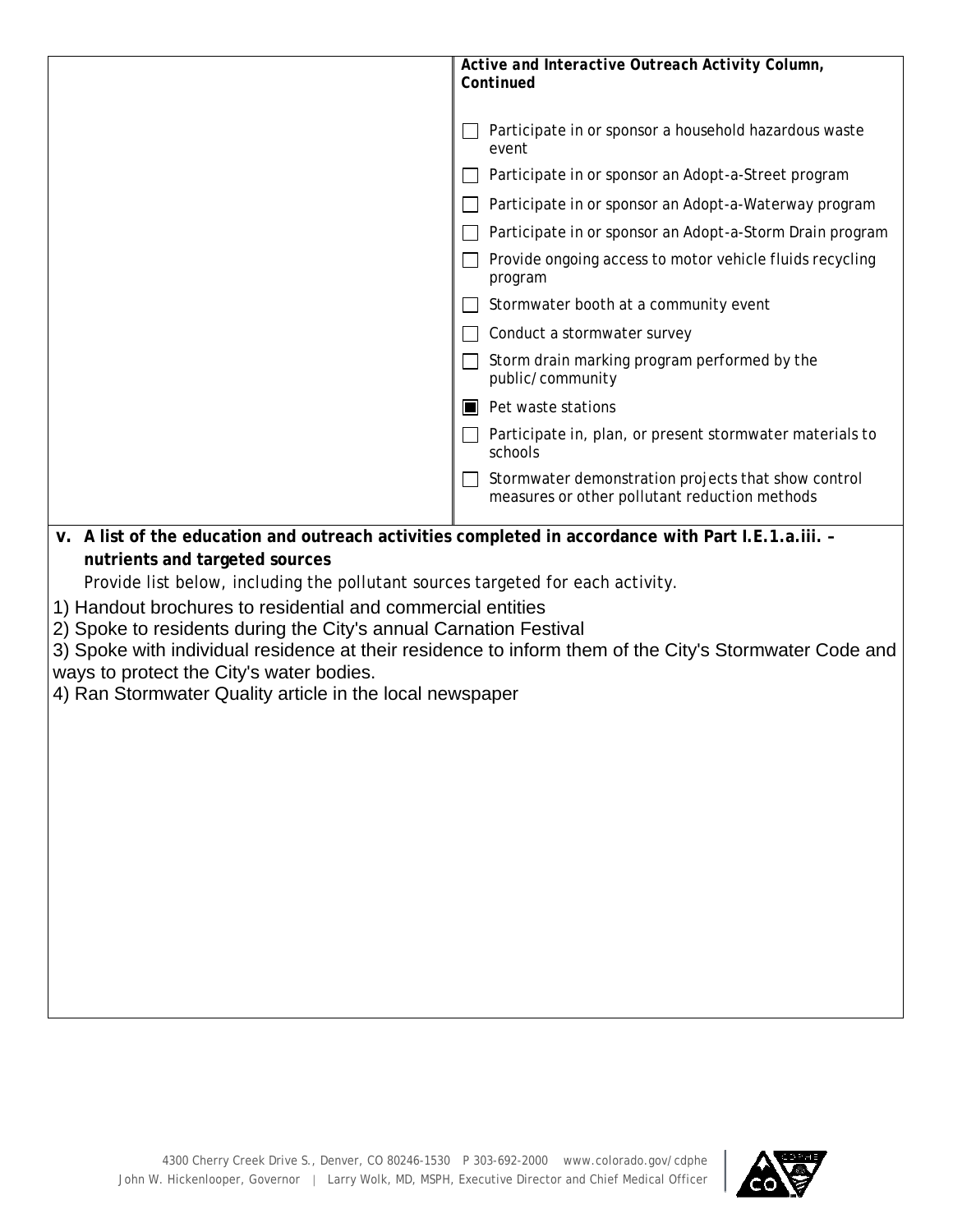| 7.E) Program Elements - Illicit Discharge Detection and Elimination                                                                                                                                                                                                                                                                                                                                                                                                                                                                                                                                                            |      |
|--------------------------------------------------------------------------------------------------------------------------------------------------------------------------------------------------------------------------------------------------------------------------------------------------------------------------------------------------------------------------------------------------------------------------------------------------------------------------------------------------------------------------------------------------------------------------------------------------------------------------------|------|
|                                                                                                                                                                                                                                                                                                                                                                                                                                                                                                                                                                                                                                |      |
| vi. Provide the total number of unresolved reports/identification of illicit discharges.<br>An unresolved illicit discharge is one that has been identified or reported to the permittee and the<br>requirements for removing the illicit discharge were not met during the reporting period. Refer to<br>requirements for removing an illicit discharge in Part I.E.2.a.vi of the new permit. For the period prior<br>to implementing a program to meet Part I.E.2.a.vi in accordance with the compliance schedule, refer<br>to the permittee's CDPS Stormwater Management Program Description from the previous permit term. | 0    |
|                                                                                                                                                                                                                                                                                                                                                                                                                                                                                                                                                                                                                                |      |
| 7.F) Program Elements - Construction Sites<br>The permittee can define what constitutes an individual "site" and "inspection" for reporting below as appropriate for<br>the permittee's own program.                                                                                                                                                                                                                                                                                                                                                                                                                           |      |
| Applicable construction sites: Provide the total number of applicable construction sites<br>i.<br>during the year.                                                                                                                                                                                                                                                                                                                                                                                                                                                                                                             |      |
| "Applicable construction sites" are sites for which "applicable construction activities," as defined in<br>the permit, occurred during the reporting year.                                                                                                                                                                                                                                                                                                                                                                                                                                                                     | 23   |
|                                                                                                                                                                                                                                                                                                                                                                                                                                                                                                                                                                                                                                |      |
| ii. *Routine Inspections: Provide the total number of Routine Inspections performed during the                                                                                                                                                                                                                                                                                                                                                                                                                                                                                                                                 |      |
| year.<br>Routine Inspections are inspections of applicable construction activities that meet the inspection<br>scope requirements in Part I.E.3.a.vi(C) and for which documentation is recorded in accordance with<br>in Part I.E.3.b.vi.                                                                                                                                                                                                                                                                                                                                                                                      |      |
| *Not required prior to the July 1, 2019 deadline for documenting in accordance with I.E.3.b.vi.                                                                                                                                                                                                                                                                                                                                                                                                                                                                                                                                |      |
| iii. *Reduced Site Inspections: Provide the total number of Reduced Site Inspections performed<br>during the year.<br>Reduced Site Inspections are inspections of applicable construction activities that meet the inspection<br>scope requirements in Part I.E.3.a.vi(D)(1), (2), (3) and (4) for which documentation is recorded in<br>accordance with in Part I.E.3.b.vi.                                                                                                                                                                                                                                                   |      |
| *Not required prior to the July 1, 2019 deadline for documenting in accordance with I.E.3.b.vi.                                                                                                                                                                                                                                                                                                                                                                                                                                                                                                                                |      |
| iv. *Compliance Inspections: Provide the total number of Compliance Inspections performed<br>during the year.<br>Compliance Inspections are inspections, operator reporting, or other action(s) to assess the control<br>measure has been implemented or corrected of applicable construction activities that meet the<br>inspection scope requirements in Part I.E.3.a.vi(E) and for which documentation is recorded in<br>accordance with in Part I.E.3.b.vi.                                                                                                                                                                |      |
| *Not required prior to the July 1, 2019 deadline for documenting in accordance with I.E.3.b.vi.                                                                                                                                                                                                                                                                                                                                                                                                                                                                                                                                |      |
| <b>v. COUNTY PERMITTEES ONLY</b><br>*County Growth Area Excluded Construction: Where any construction activities excluded from being<br>applicable construction activities in accordance with Part I.E.3.a.i(B) (1) or (2)?<br>ヿ YES                                                                                                                                                                                                                                                                                                                                                                                           | ] NO |
| If YES, attach a list of the excluded construction sites. Include recordkeeping information required by<br>Part I.E.3.b.i. Label the attachment as "Part 7.F.v Excluded Growth Area Construction."                                                                                                                                                                                                                                                                                                                                                                                                                             |      |

**\*Not required prior to the January 1, 2019 deadline for implementing in growth areas.**